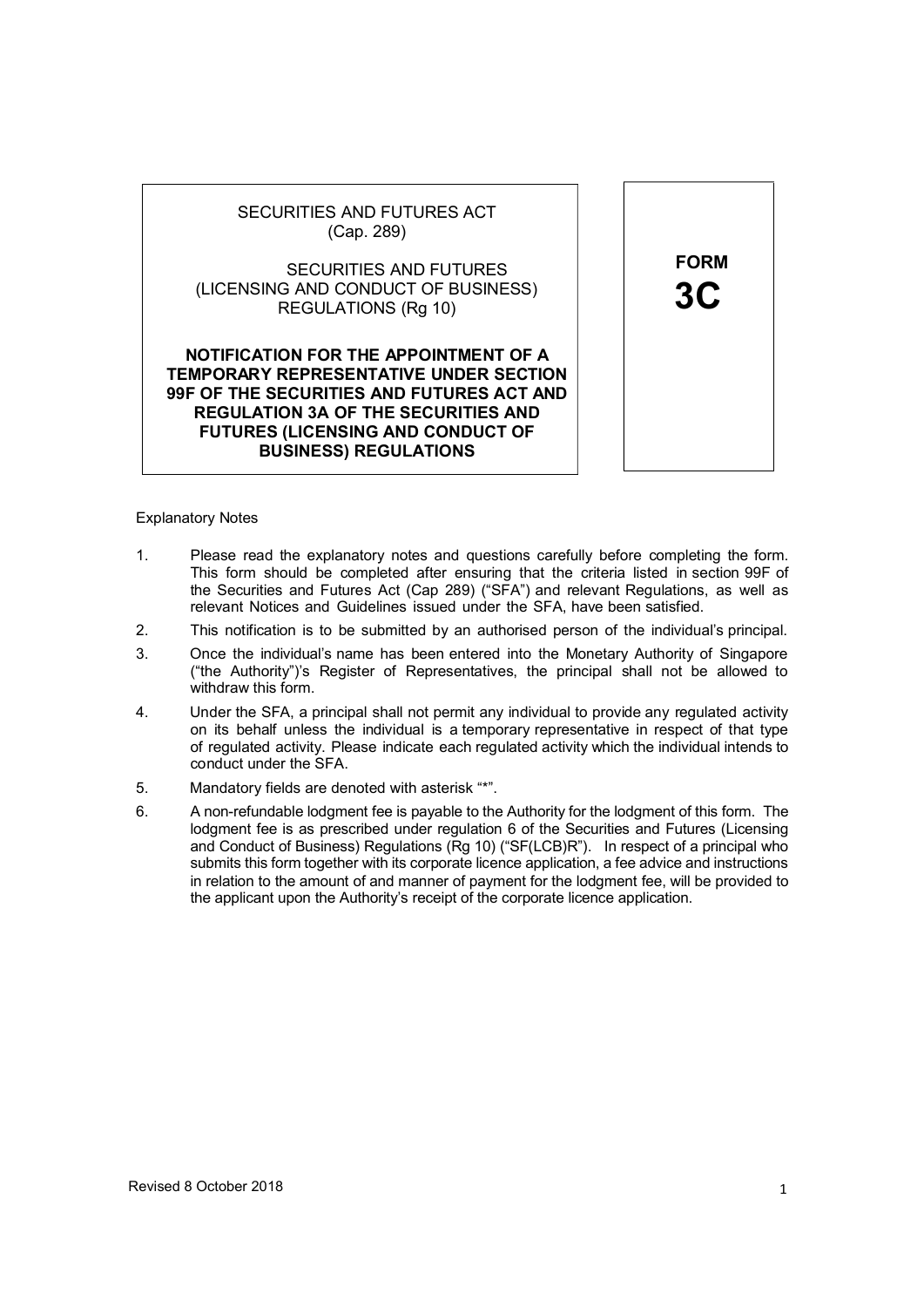# **General Information**

Full name of company, henceforth referred to in the rest of the form as "the Principal" \*

|                                                           | Has the individual carried on business in regulated activity/activities under the SFA and/or<br>provided financial advisory service/services under the FAA on or after 26/11/2010? * |
|-----------------------------------------------------------|--------------------------------------------------------------------------------------------------------------------------------------------------------------------------------------|
| $\Box$ Yes                                                | $\Box$ No                                                                                                                                                                            |
|                                                           | If the answer to the above question is "Yes", please fill in the individual's Representative Number.                                                                                 |
| Representative number                                     |                                                                                                                                                                                      |
| Name as reflected in NRIC/ FIN/ Passport*                 |                                                                                                                                                                                      |
| <b>Personal Information</b>                               |                                                                                                                                                                                      |
| Set out the personal particulars of the individual below: |                                                                                                                                                                                      |
| Main email address*                                       |                                                                                                                                                                                      |
| Alternate email address                                   |                                                                                                                                                                                      |
| Mobile telephone no.*                                     |                                                                                                                                                                                      |
| Date of birth (DD/MM/YYYY)*                               |                                                                                                                                                                                      |
| Gender*<br>Male                                           |                                                                                                                                                                                      |
| Female                                                    |                                                                                                                                                                                      |
| Nationality type*                                         |                                                                                                                                                                                      |
| Singapore Citizen                                         |                                                                                                                                                                                      |
| Singapore PR. Please specify nationality:                 |                                                                                                                                                                                      |
| Others. Please specify nationality:                       |                                                                                                                                                                                      |
|                                                           | NRIC number (Compulsory For Singapore Citizen or Singapore PR)                                                                                                                       |
|                                                           |                                                                                                                                                                                      |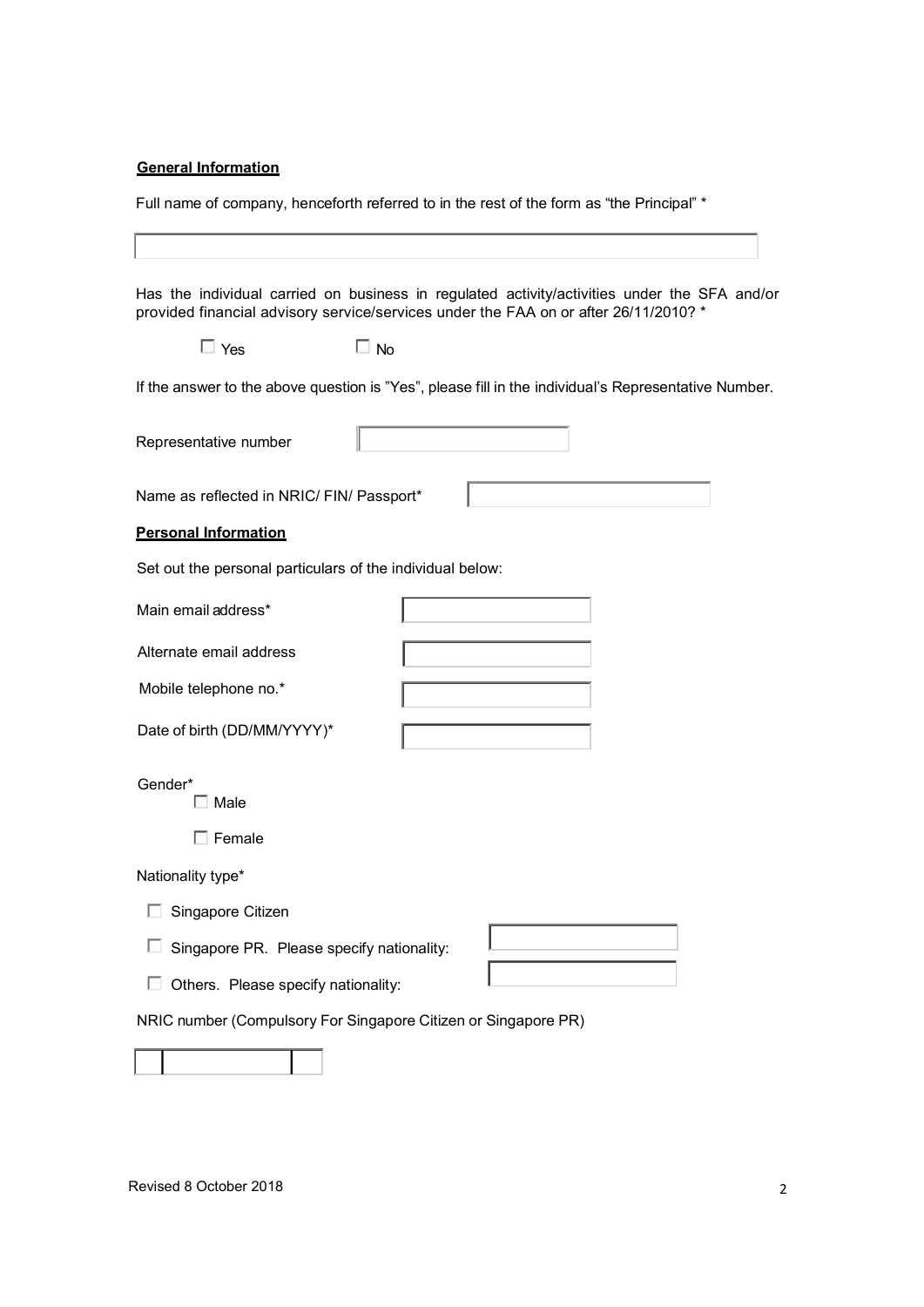Foreign Identification Number (FIN) and/or Passport Number (Compulsory for non-Singaporean) (Note: FIN, once available, must be provided if Nationality type is Others. )

| FIN:             |  |
|------------------|--|
| Passport number: |  |

### Proposed Activity/Activities

Please indicate the regulated activity/activities which the individual intends to conduct under the SFA.^\*

^Note: A Principal shall not permit any individual to provide any type of regulated activity under the SFA on its behalf unless the individual is appointed as a temporary representative in respect of that type of regulated activity.

### Under the SFA

- $\Box$  Dealing in capital markets products that are:
	- □ Securities
	- $\Box$  Units in a collective investment scheme
	- Exchange-traded derivatives contracts
	- □ Over-the-counter derivatives contracts
	- $\Box$  Spot foreign exchange contracts for the purposes of leveraged foreign exchange trading
- □ Fund management
- $\Box$  Real estate investment trust management
- □ Providing credit rating services
- □ Advising on corporate finance

Please indicate proposed date of commencement period of the individual's proposed appointment

Please note that the effective date of commencement of the appointment may not be the date indicated above. For the avoidance of doubt, please ensure that the name of the individual has been entered into the Register of Representatives and indicated as "Temporary" representative for the relevant regulated activity/activities, before commencing the regulated activity/activities.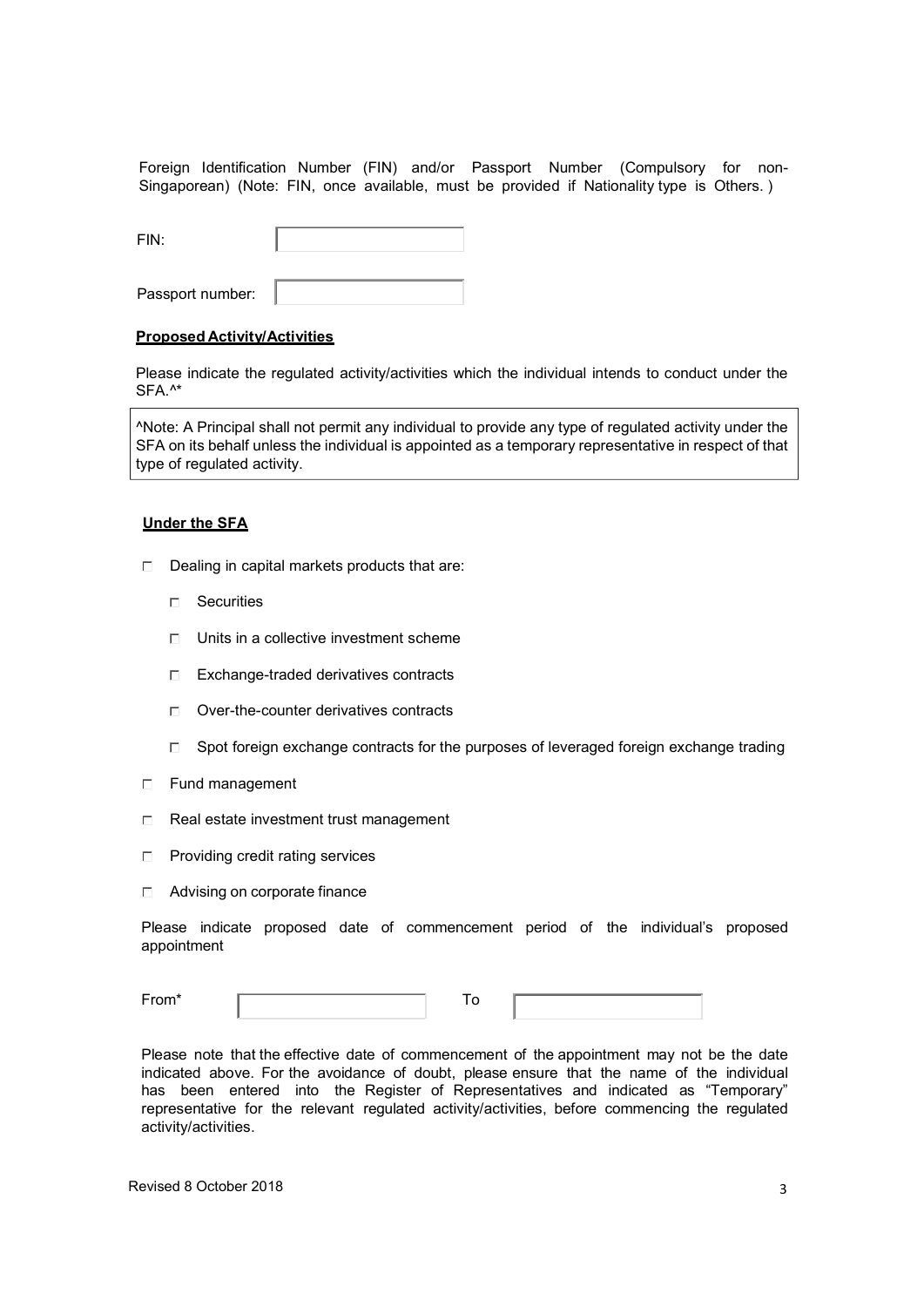#### Status with other Regulatory Bodies or Exchanges\*

Please note that only individuals from jurisdictions whose laws and practices are assessed by the Authority to be comparable to the requirements under Singapore's laws and practices may be successfully notified as temporary representatives.

Set out details of the individual's status in the past 2 years with  $-$ 

(a) any regulatory authority in relation to the provision of any financial service in any overseas jurisdiction; or

(b) any overseas securities exchange(s).

| Name<br>of<br>Regulatory<br>Authority<br>Exchange | [Licensing,<br>Status<br>Registered,<br>Approved,<br>Others<br>(please specify)] | Description of<br>regulated<br>activities | Principal<br>corporation | Period (DD / MM / YYYY) |     |
|---------------------------------------------------|----------------------------------------------------------------------------------|-------------------------------------------|--------------------------|-------------------------|-----|
|                                                   |                                                                                  |                                           |                          | From                    | ΙTο |
|                                                   |                                                                                  |                                           |                          |                         |     |
|                                                   |                                                                                  |                                           |                          |                         |     |

Please provide the reason(s) that the individual will need to be appointed on a temporary basis.

### Fit and Proper Certification\*

On the basis of due and diligent enquiries made on the background of the individual named in this form who is to act as the Principal's representative, including conducting the necessary reference checks with the individual's past employer(s), and other information available, the Principal certifies that it:

 $\Box$  is satisfied that the individual is not the subject of a bankruptcy petition or an undischarged bankrupt, in Singapore or elsewhere.

 $\Box$  is satisfied that there is no conflict of interest, including any conflict arising from the individual's shareholdings and / or directorship(s).

 $\Box$  is satisfied that the individual meets all the requirements under the Entry Requirements of a Provisional or Temporary Representative [ Notice No. SFA 04-N10] issued by the Authority.

Please tick one of the following two:

 $\Box$  is not aware of any adverse information on the individual.

 $\Box$  is aware that the individual has adverse information which it has assessed and nevertheless it considers that the individual meets the fit and proper criteria under the Guidelines on Fit and Proper Criteria [Guideline No. FSG-G01] issued by the Authority. The Principal undertakes to closely supervise and institute proper controls and systems to monitor the individual's activity/activities.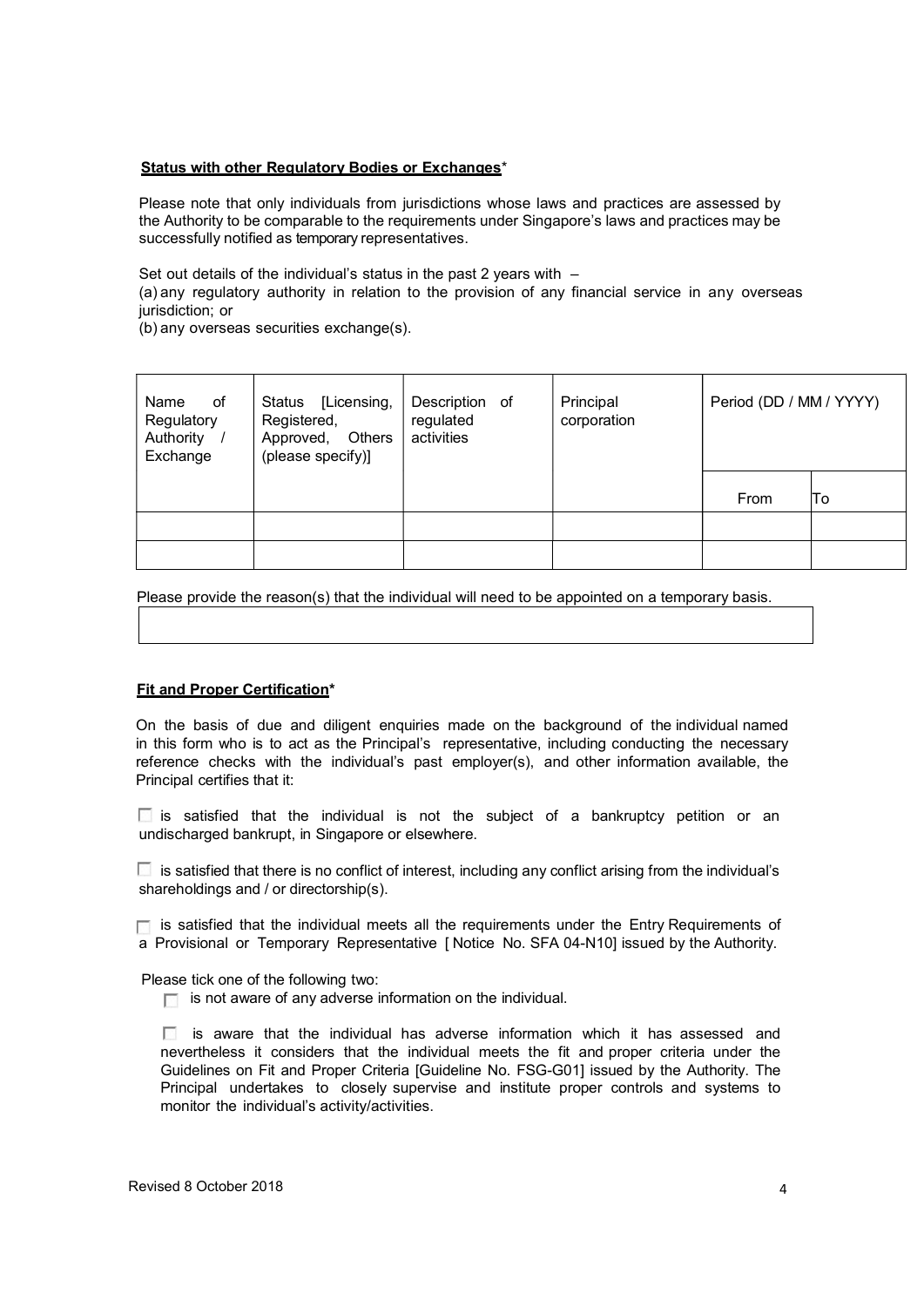$\Box$  is aware that the due diligence conducted on the background of the individual named in this form shall be documented and properly kept as prescribed under section 99H(4) of the SFA.

 $\Box$  is satisfied that the individual meets all the other requirements under the Guidelines on Fit and Proper Criteria [Guideline No. FSG-G01] issued by the Authority, except for the examination requirements.

 $\Box$  is satisfied that the individual is not in arrears in the payment of such contributions on his / her own behalf to the Central Provident Fund ("CPF") as are required under the Central Provident Fund (Self Employed Persons) Regulations (Rg 25), where applicable^.

^The above declaration is mandatory for all individual who are applying to become an appointed, provisional or temporary representative, regardless of whether the individual is required to contribute to the Central Provident Fund.

#### Undertaking\*

The Principal, in respect of all regulated activity/activities to be carried out by the individual, undertakes:

 $\Box$  to put in place measures, including proper training, to ensure that the individual understands and complies with all Singapore laws that are relevant to the regulated activity/activities carried out by him / her;

 $\Box$  to ensure that the individual is accompanied at all times by any of the persons referred to in paragraph (6) of regulation 3A of the SF(LCB)R when meeting any client or member of the public in the course of carrying on business in any regulated activity;

 $\Box$  to ensure that the individual sends concurrently to any of the persons referred to in paragraph (6) of regulation 3A of the SF(LCB)R all electronic mail that he sends to any client or member of the public in the course of carrying on business in any regulated activity;

 $\Box$  to ensure that the individual does not communicate by telephone with any client or member of the public in the course of carrying on business in any regulated activity, other than by telephone conference in the presence of any of the persons referred to in paragraph (6) of regulation 3A of the SF(LCB)R.

#### Declaration\*

This notification is submitted on behalf of the Principal by [Name of Director / Chief Executive/ Chief Executive Officer]\*

who certifies that:

- a. On the basis of due and diligent enquiries made on the background of the individual named in this form who is to act as the Principal's representative, and other information available, the Principal believes the individual to be fit and proper to perform the function of a representative in relation to the regulated activity/activities; and
- b. the information contained in the above notification is to the best of the Principal's knowledge and belief true and correct.